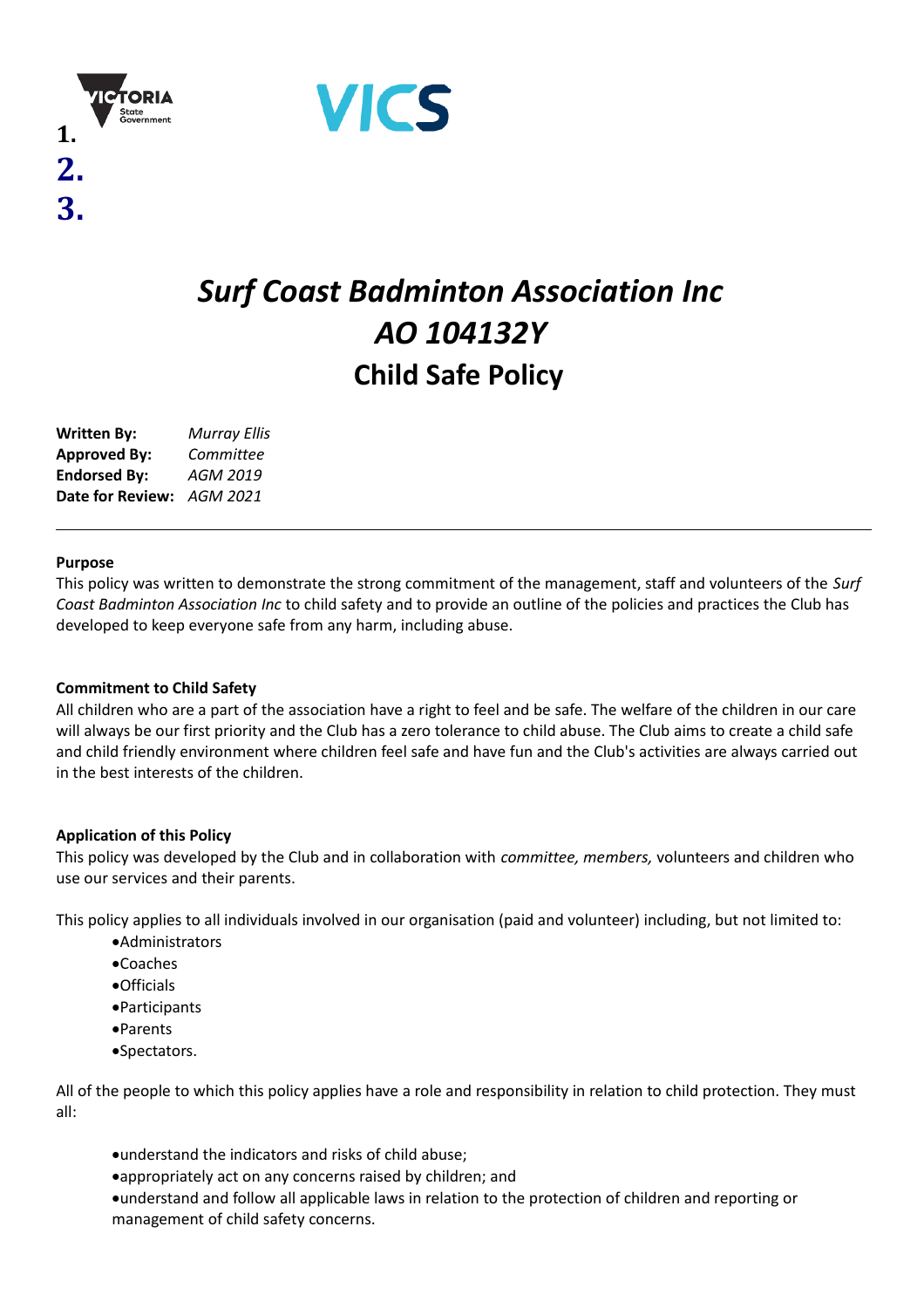### **Child Abuse**

Child abuse can take a broad range of forms including physical abuse, sexual abuse, emotional or psychological abuse and neglect. People to whom this policy applies need to be aware that child abuse can occur whenever there is actual or potential harm to a child, and these are circumstances that the Club is committed to reducing the risk of occurrence.

#### **Children's Rights to Safety and Participation**

The Club encourages children to express their views about their safety. We listen to their suggestions, especially on matters that directly affect them. We actively encourage all children who use our services to 'have a say' about things that are important to them.

We teach children about what they can do if they feel unsafe. We listen to and act on any concern's children, or their parents, raise with us.

*Children are able to contact committee members and/or adults they feel safe to approach for support.*

#### **Valuing Diversity**

We value diversity and do not tolerate any discriminatory practices. To achieve this we:

·promote the cultural safety, participation and empowerment of Aboriginal children and their families;

·promote the cultural safety, participation and empowerment of children from culturally and/or linguistically diverse backgrounds and their families;

·welcome children with a disability and their families and act to promote their participation; and ·seek appropriate staff from diverse cultural backgrounds. T*his may be achieved by approaching President or Committee members for support*

#### **Recruiting volunteers**

The Club takes the following steps to ensure best practice standards in the recruitment and screening of staff and volunteers:

- ·Interview and conduct referee checks on all volunteers working with children
- ·Require police checks and Working with Children Checks for relevant positions.

· Our commitment to Child Safety and our screening requirements are included in all advertisements and as part of the induction process for new volunteers.

#### **Supporting staff and volunteers**

The Club seeks to attract and retain the best volunteers. We provide support and supervision so people feel valued, respected and fairly treated. We have developed a Code of Conduct to provide guidance to our staff and volunteers, all of whom receive training on the requirements of the Code.

#### **Reporting a child safety concern or complaint**

The Club has appointed *Murray Ellis and Kathy Hose as* Child Safety Persons with the specific responsibility for responding to any complaints made by volunteers, parents or children. These people can be contacted via *murrayellis45@gmail.com and Kathy.hose@icloud.com*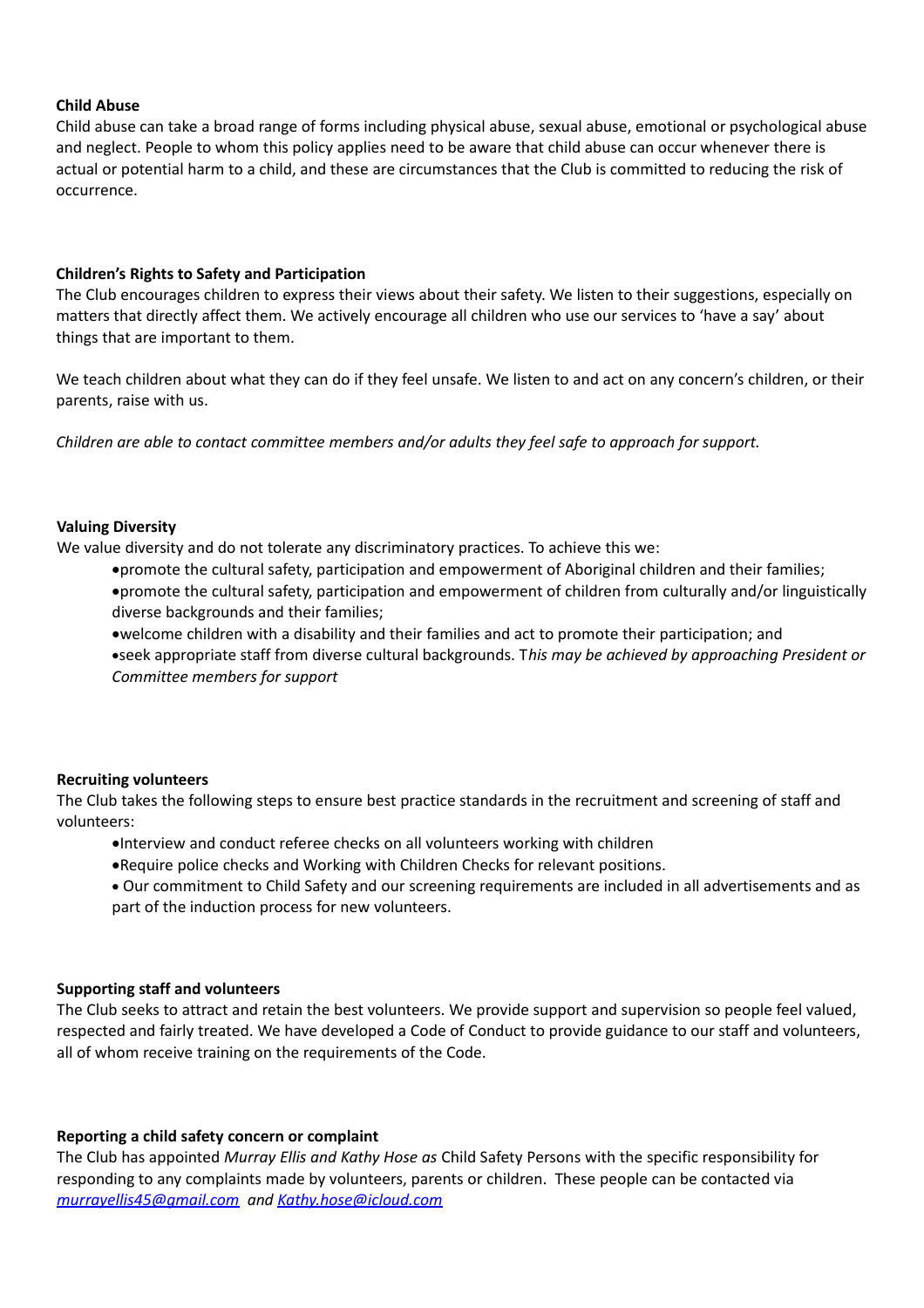#### **Risk Management**

We recognise the importance of a risk management approach to minimising the potential for child abuse or harm to occur and use this to inform our policy, procedures and activity planning. In addition to general occupational health and safety risks, we proactively manage risks of abuse to our children. To reduce the risk of child abuse occurring, adults to whom this policy applies should avoid direct, unsupervised contact with children. For example, this should be a consideration when:

- ·using change room facilities;
- ·using accommodation or overnight stays;
- ·travel; or
- ·physical contact when coaching or managing children.

*Volunteers or coaches are not permitted to be alone with any one child.*

#### **Reviewing this policy**

This policy will be reviewed every two years and we undertake to seek views, comments and suggestions from children, parents, carers, staff and volunteers involved in the Association 2 years after agreement to policy (ACM 2021)